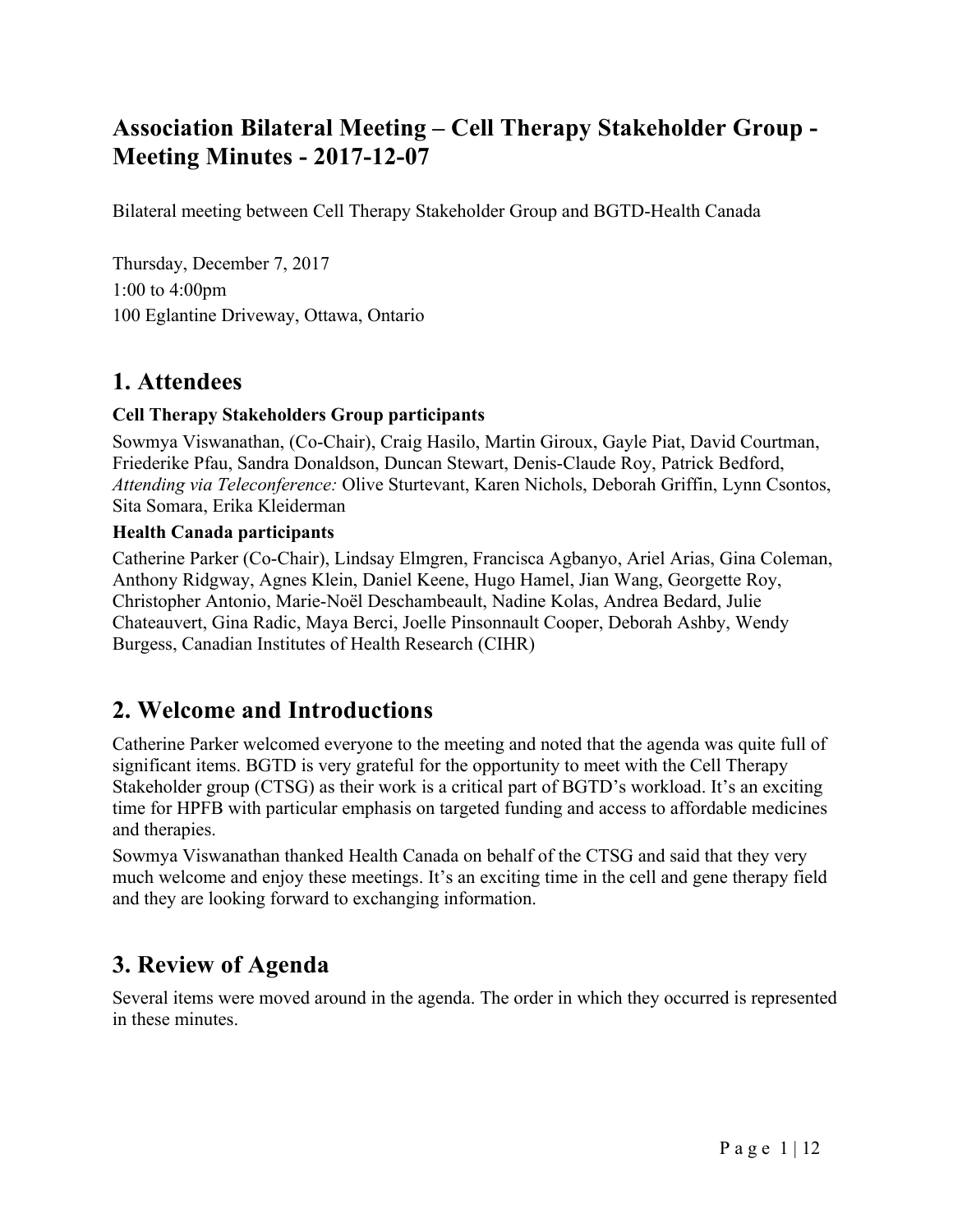# **4. Updated Terms of Reference**

C. Parker addressed the revised Terms of Reference and reiterated that the meeting was not meant to serve as discussion on any specific submissions, but rather general issues. Karen Nichols agreed, saying it is not a substitute for sponsors to speak to Health Canada, but rather an educational opportunity.

Nadine Kolas walked everyone through the proposed changes, noting that the roles and responsibilities should be looked at carefully and all members should understand their respective roles. The group should be open and transparent. Each group should have one point of contact, although multiple members may participate at the meetings.

The Terms of Reference with Health Canada does not preclude the stakeholder group from having a Terms of Reference to govern interaction and information sharing amongst themselves.

Craig Hasilo said that the formation of this group was important, especially for the manufacturers across the country. It's also important that we not lose the Pan-Canadian voice. Our mandate is to represent cell and gene manufacturers. We want to make sure there's adequate feedback.

N. Kolas added that the group would not be closed to anyone, including other non-profits. CTSG asked if the focus should go to advanced cell and gene therapies. Anthony Ridgway said that there is certainly overlap in the types of information. Not all gene therapies are cell therapies but some are and there are overlapping considerations. It was noted that as long as a gene therapy is cell- based it was already covered by the stakeholders from CellCAN, ISCT, RMAC and CCRM present at this meeting, and there wasn't a need for new call for members based on that. Gene therapy that is not cell-based was considered outside the scope of this committee.

David Courtman said that the groups should try to get input from others like the Multiple Sclerosis Society. Maybe we all have an obligation to talk to others and come back here. C. Parker said that Health Canada has a communication network with patient groups. All members of the stakeholder group should reach out to the community. The content of the meetings is considered to be public knowledge. CellCAN announces that the minutes of the stakeholder meetings are now publicly available online.

N. Kolas asked that members reflect on the role and responsibilities outlined in the Terms of Reference for the stakeholder co-chair. The stakeholder co-chair should be equipped to fulfill the agreed upon duties, which include knowledge sharing and information gathering. The CTSG should reflect on which groups are best equipped to fulfil these roles and may also wish to reflect on whether they would like to nominate a chair on a rotating basis.

D. Courtman said that S. Viswanathan was doing a great job as co-chair. There have been several rounds of internal discussion amongst CellCAN, ISCT and RMAC and Sowmya Viswanathan has been selected to continue her role and contribution as co-chair from the stakeholders. S. Viswanathan said that having ISCT as a co-chair has worked very well and a valuable way to get their input and hope it can continue. It is agreed by the stakeholder group that the co-chairs continue to be Sowmya Viswanathan and Olive Sturtevant. The representative of RMAC supports that decision.

Sandra Donaldson affirmed that RMAC wishes to keep S. Viswanathan as co-chair for the CTSG.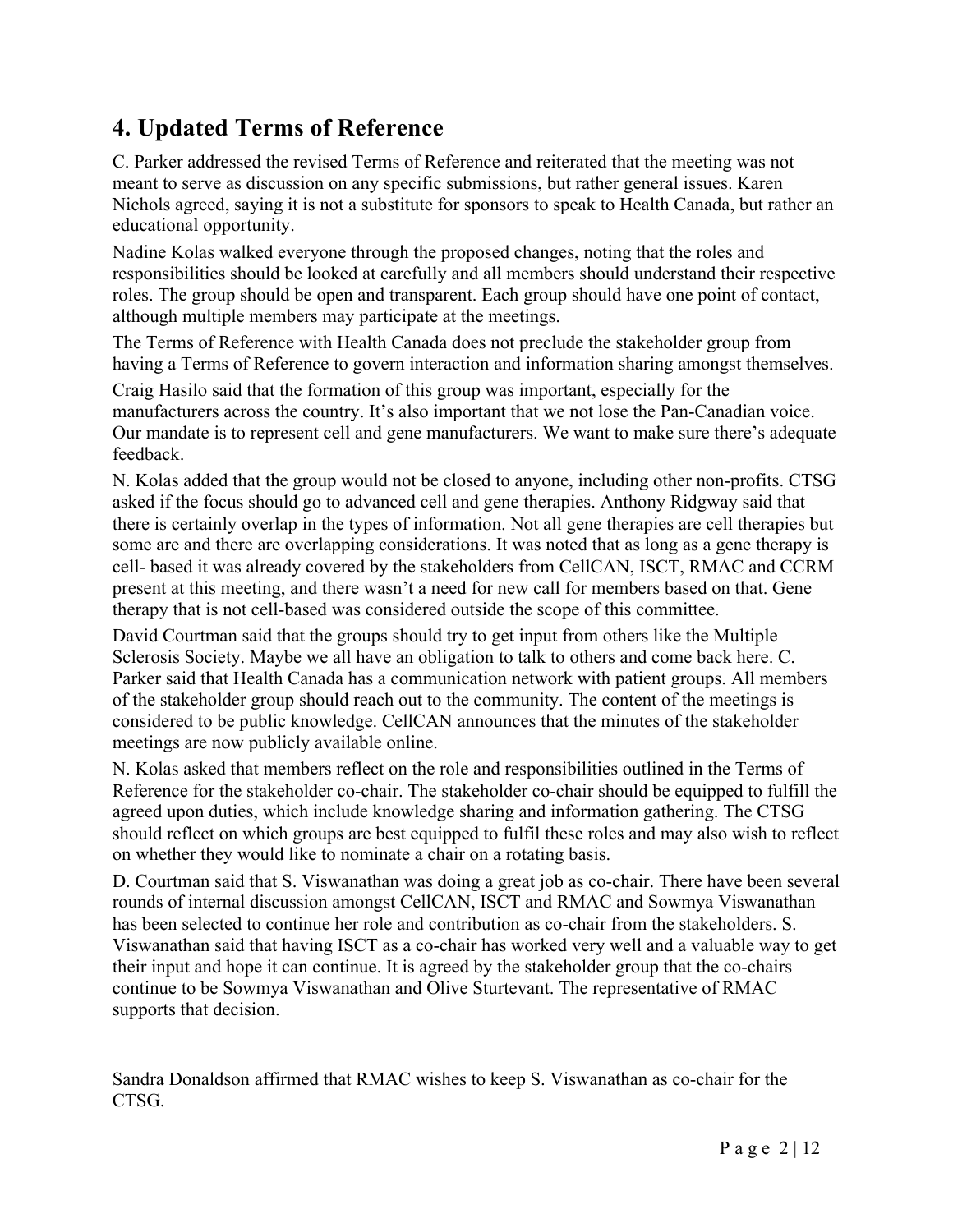C. Hasilo expressed that CellCAN wishes to keep S. Viswanathan as co-chair for the CTSG for another term.

Action item: All members must agree on the ToR before it becomes finalized. Comments are due January 15, 2018.

## **5. Metrics related to cell therapies**

Georgette Roy provided a list of gene/cell therapy Clinical Trial Applications (CTAs) issued a No Objection Letter (NOL) as of October 12, 2017, listing the sponsor, product, date of NOL issuance, and the clinical protocol.

C. Parker clarified that a Notice of Compliance (NOC) or Notice of Compliance with Conditions (NOC/c) are determined depending on the amount of data available. The NOC/c has previously been a policy, not enforceable through regulations. However, Health Canada now has legislative power to put terms and conditions to require additional tests and/or studies. A. Ridgeway said that this is a case by case issue. C. Parker suggested a workshop on this.

N. Kolas said that Health Canada has done analysis related to orphan drugs and accelerated pathways and has found that Health Canada remains competitive with the European Medicines Agency (EMA), Japan's Pharmaceuticals and Medical Devices Agency (PMDA), and the US Food and Drug Administration (FDA), despite the lack of designated pathways intended to accelerate regenerative medicines and/or orphan drugs. Health Canada has the ability to have as many pre-submission meetings as required, without charge. This may shorten the time of the issuance of a NOL. Canada also has a diverse patient population and short time between issuance of an NOL and clinical trial start-up. Taken together, Canada remains competitive with countries such as Japan but greater awareness amongst industry stakeholders is needed. It was suggested that CellCAN and the CTSG could help champion this message and disseminate to the greater community.

Patrick Bedford said that people are choosing to get treatment in Japan where they have government, industry and regulations advocating the use of their special (accelerated)pathways. Recognising that part of Health Canada's mandate is to support health decision-making, he suggested that there may be an opportunity for Health Canada to work with this stakeholder community to highlight benefits of conducting trials in Canada. With respect to open cases related to autologous cell therapies, there are many misconceptions that stem cell therapies are safe or "natural" since they come from the body and that they are effective. There may be an opportunity for CTSG to address this ongoing issue through knowledge translation initiatives that promote awareness of clinicians and the general public.

P. Bedford suggested this would be an area that would benefit from clear communication from Health Canada. S. Viswanathan said that in October 2017, a paper was authored with a series of recommendations stemming from a workshop they had in March. N. Kolas highlighted that while the paper addressed minimally manipulated and homologous use of autologous cell therapy products, the issue at hand is related to more than minimally manipulated and/or nonhomologous uses.

Action item: CTSG to share this paper with BGTD.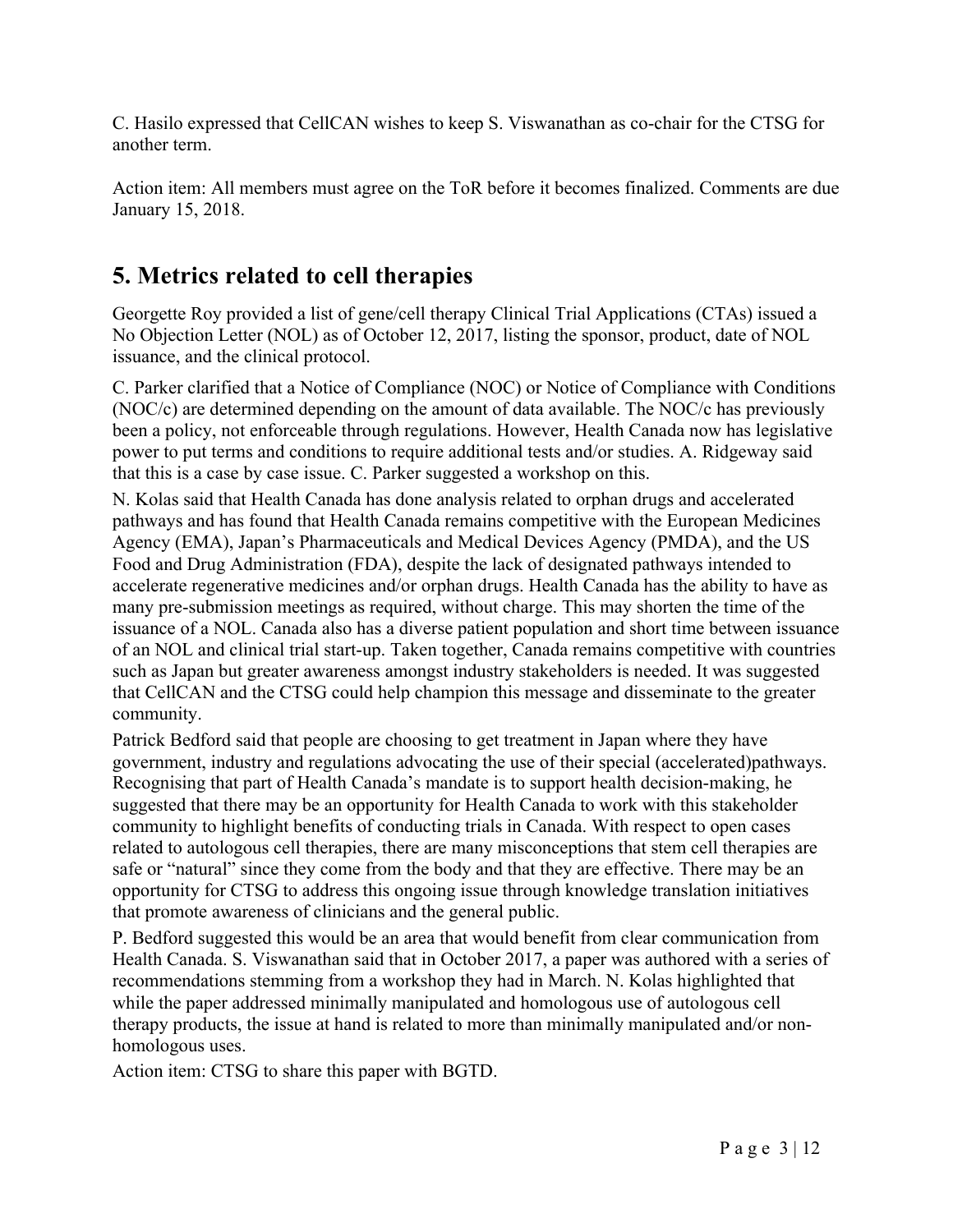C. Parker said with regard to stem cell tourism, it's definitely a challenge as almost no legal action can be taken and would have to work it into the Criminal Code. Stem cell tourism definition is a patient leaving (or entering from other countries) the host country to receive treatment. The focus of this type of tourism is the unproven cell therapy. There is currently no legal action possible. *S. Viswanathan clarified that there will be an agenda item from ISCT's Presidential Task Force speaking to the global issue of stem cell tourism at the next CTSG meeting.* P. Bedford highlighted that other groups (PHAC) have issued communication on organ tourism in the past, and this might help to alter behaviour.

### **6. New Substances Notification Regulations**

T. Bubela brought forward the issue of New Substances Notification Regulations and requested that Health Canada provide feedback on a draft white paper.

D. Ashby, from the Healthy Environments and Consumer Safety Branch of Health Canada, provided an overview of the New Substances Notification Regulations (NSNR) under the Canadian Environmental Protection Act, 1999 (CEPA 1999) and clarified some misinterpretations in the draft white paper. CEPA 1999 is an important part of Canada's federal environmental legislation aimed at preventing pollution and protecting the environment and human health. It outlines the Domestic Substances List as the sole basis for determining whether a substance is new for the purposes of CEPA and the NSNRs.

There are two *New Substances Notifications Regulations (NSNRs)*:

- *- The New Substances Notifications Regulations (Organisms)*
	- *Organisms other than Micro-organisms;*
	- *Micro-organisms (including viral vectors, cultured cells etc.)*
- *- The New Substances Notifications Regulations (Chemicals and Polymers)*
	- *Chemical;*
	- *Biochemical;*
	- *Polymers;*
	- *Biopolymers.*

New Substance Provisions ensures that no new substance is introduced into the Canadian marketplace before an assessment of its potential risks to the environment and human health has been completed. As it relates to biologic drugs, products such as vaccines (sub-unit) and enzymes are subject to the NSNR (Chemicals and Polymers). Certain mass limits must be met in order to trigger these regulations. Most biologics are not manufactured at sufficient quantity to trigger these regulations, particularly during the CTA stage of development. However, in the case of cell therapies **including unmodified** and those that are genetically modified using nonreplicating viral vectors, these products trigger an Environmental Assessment under the NSNR (Organisms) when they are manufactured or imported in any amount. While options are being explored by Health Canada at this time, these products must be notified to HECSB, including at the CTA stage of development.

General advice:

- **Waivers:** 
	- Only useful for info requirements requiring data: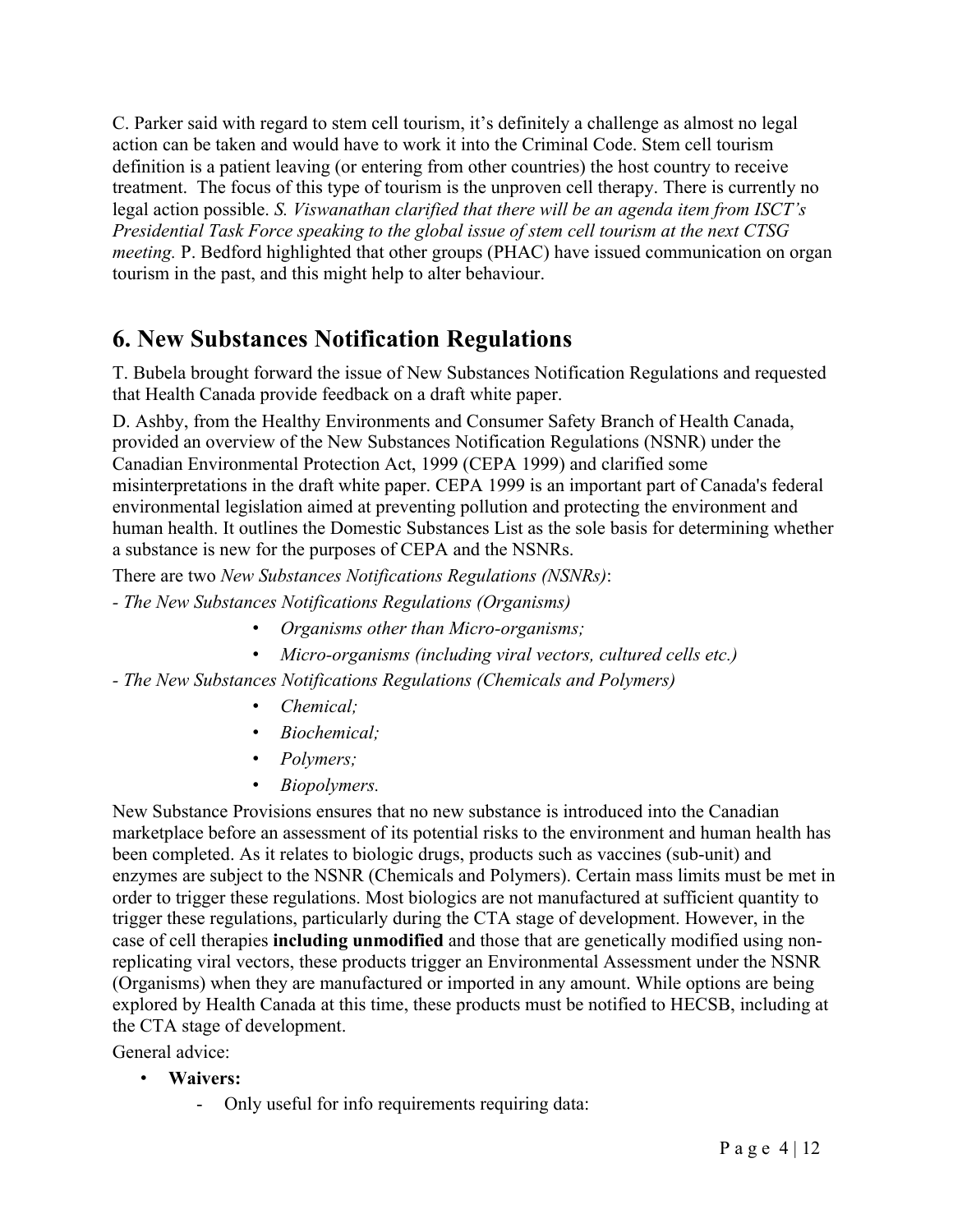- Data on effects on aquatic and terrestrial plant, invertebrate, vertebrate (need 6 separate waiver rationales).
- Antibiotic susceptibility (if virus notified, can provide antiviral susceptibility data instead of waiver).
- Data from tests of pathogenicity valid for organisms pathogenic to humans.
- Waiver can be requested under paragraph 106(8)(a) of CEPA (*i.e.*, the information is not needed in order to determine if the organism is toxic).

#### • **Surrogates:**

- Information can be provided on surrogate organism (wild type, parent strain, species level or even genus level) with a well-documented rationale, if there isn't any information on the notified strain.

#### • **Literature information:**

- Suggested databases in Guidelines. Note: Pubmed can be used for human health info, but not a good database for environmental info requirements. Scopus covers more applicable journals and more relevant information in Scopus in general, especially for ecotox requirements. http://www.scopus.com/
- New Substances program can provide list of recommended key words for the search. Notifier needs to provide in the NSN package their search strategy, time period used, results.
- Need full copies of each reference supporting the NSN package (in English or French).

Negative literature search results can be provided to meet an info requirement

#### • **Matched NSNs**

- If information was previously provided by another notifier for the same strain, can simply reference information in that NSN package (will need a letter of authorization from the other notifier to use their data).
- If information was previously provided by the notifier for a similar strain to the one being notified, can reference information that is common to both strains from that previous NSN.

#### • **Consolidated NSNs**

– If importing or manufacturing a number of very similar strains at the same time, and where the technical information provided for one substance is used to address the technical information requirements for the remaining substances, notifiers can prepare one NSN master file that has all the data and the other NSNs for the similar strains can refer to the master file.

#### • **Pre-Notification Consultation**

- Free service;
- Avoids delays during the assessment of the New Substances Notification (NSN) package;
- Notifiers can provide draft NSN package so the New Substances program can identify early on if there are any deficiencies. A request should include: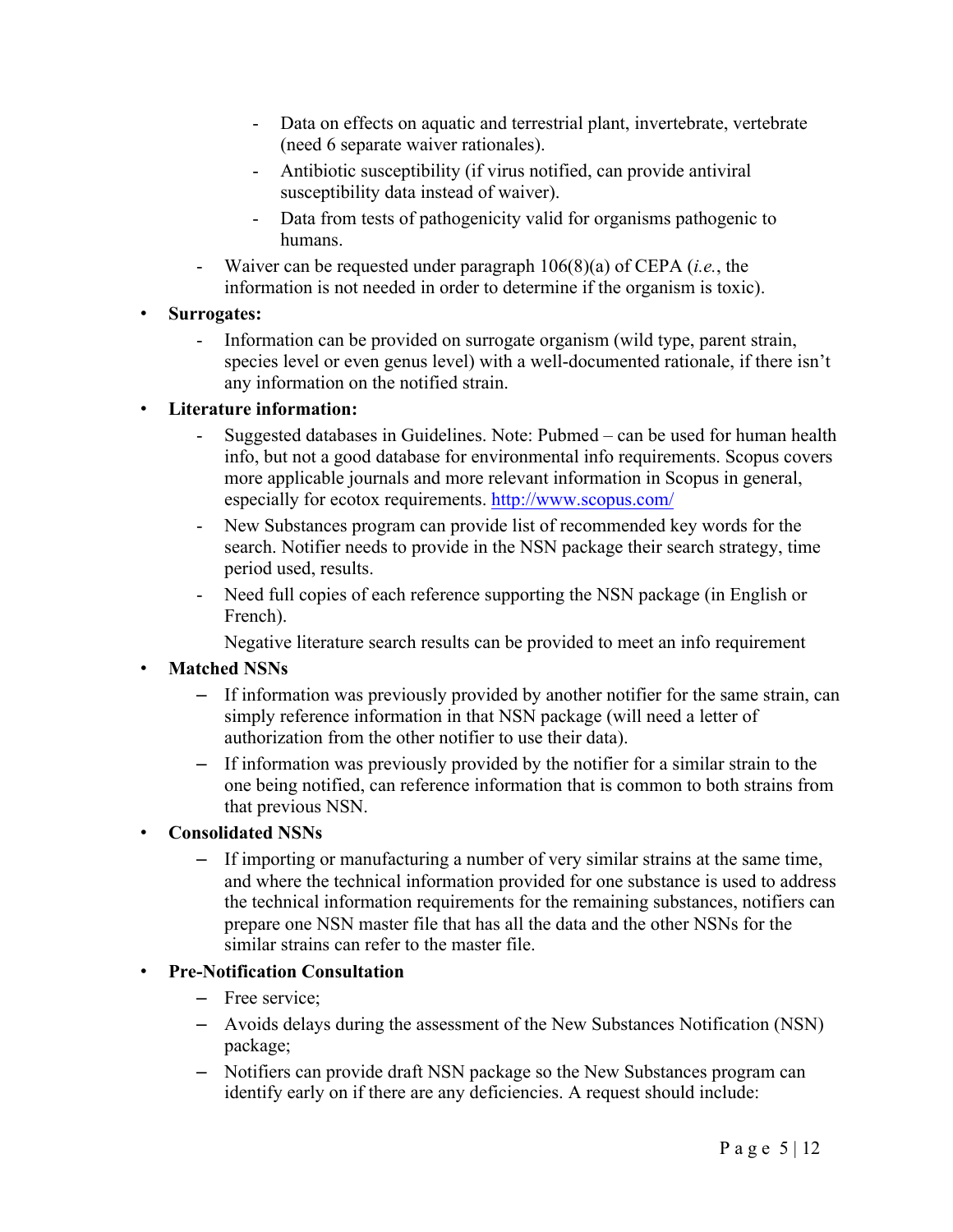- information pertaining to the substance (substance identity supported by genetic sequence in FASTA format, explicit biological name, intended use, etc.);
- specific questions you would like answered;
- a clear indication of which information requirements you would like to fulfil with the submission of waiver requests or surrogate information (*i.e.,*  information on an organism similar to the one notified or the wild-type cells or parental strain);
- a well-documented scientific rationale for each information requirement for which you wish to use surrogate data or waiver requests (should be supported with information from the literature);
- if you already have them, the test data from pre-clinical studies (full test reports) or data for the surrogate organism.
- Notifiers can then meet with the New Substances program evaluators to discuss any deficiencies (in person or by teleconference).

If you have questions concerning the NSNR for substances in products regulated under the Food and Drug Act, contact the Environmental Assessment Unit (EAU), Health Canada:

Phone: 1-866-996-9913 or (613) 948-3591

#### Email: eau-uee@hc-sc.gc.ca

T. Bubela said that there are a lot of questions on Schedule 1 that are very specific and would like more guidance on which sections are applicable. Currently, BGTD asks for clinical trial sponsors to obtain environmental data on shedding such through tears, urine and blood. It would be helpful to have just one consolidated review process as opposed to two processes that co-exist at the moment with different rules, different deadlines, and different government agencies.

P. Bedford said that in the US, part of the IND is filing an environmental assessment or claim of categorical exclusion, perhaps a streamlined approach to the assessment of human health and environmental perspective would be helpful.

A. Ridgway said regarding the nature of definitions, if a sponsor wants to harvest a dendritic cell, based on the definition, if one took it, cultured it ex-vivo and exposed it to proteins and put it back in the patient without genetic manipulation, according to this, it would trigger NSNR. Boundaries could possibly be negotiated.

Action Item: S. Viswanathan said that CellCAN and BIOTECanada would like to have a half day workshop with Health Canada, Environment Canada and NCC to address this uncertainty. Participants from this CTSG would also contribute to this workshop to propose practical solutions to address the current burden imposed by NSNR (organisms) on clinical trial sponsors.

## **7. Proposed Regulatory Framework for Environmental Risk Assessment of Active Ingredients in Drugs-Biologics**

Julie Chateauvert gave a presentation on the Environmental Impact Initiative (EII) of the Health Products and Food Branch at Health Canada, which has developed proposed regulatory amendments to the *Food and Drug Regulations* (FDR) for the environmental risk assessment of active ingredients in human drugs, including biologics. Currently, this assessment is conducted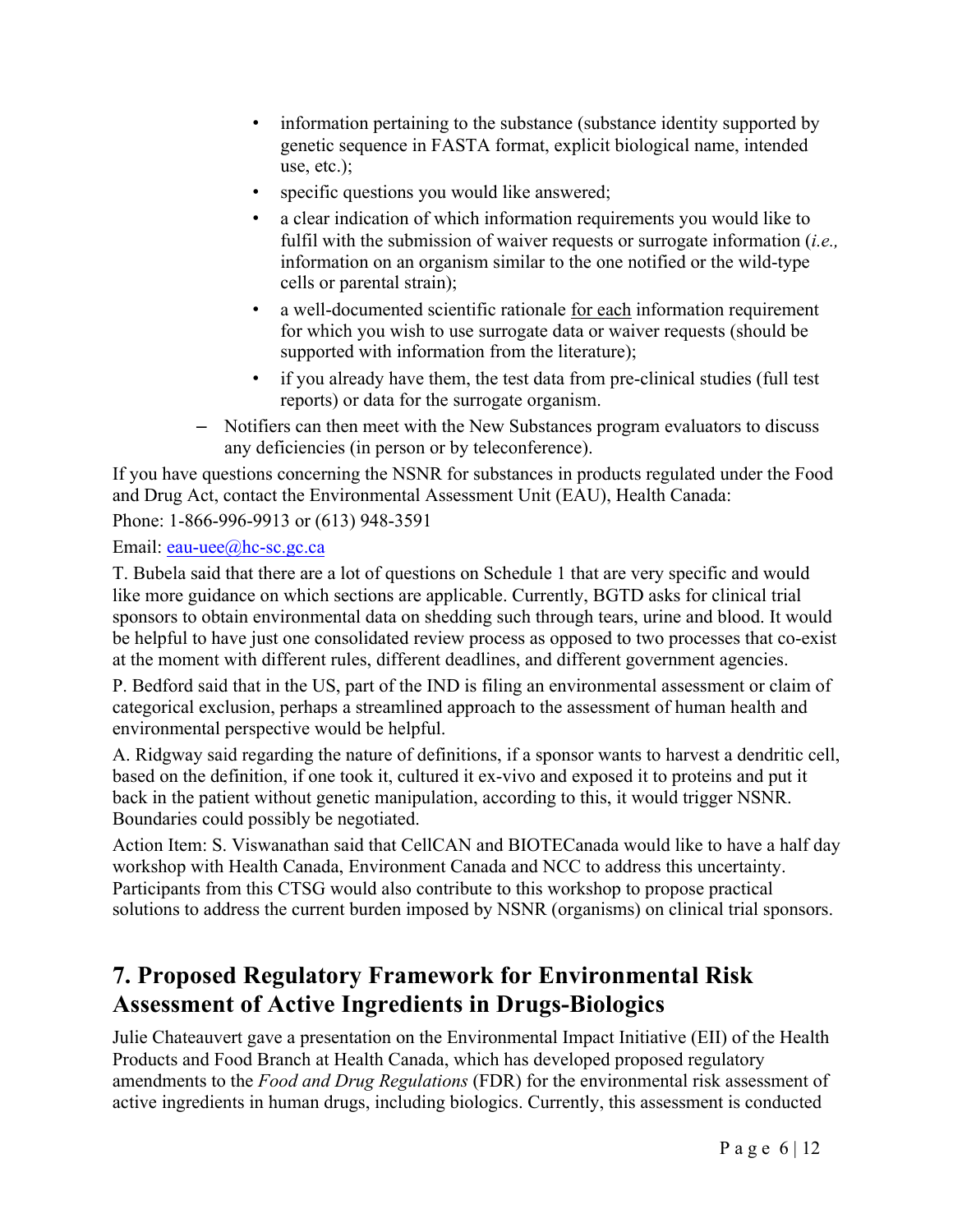under the *New Substance Notification Regulations* (NSNR) of the *Canadian Environmental Protection Act, 1999*, whereas the safety and efficacy review of drug products is conducted under the authority of the FDR. The proposed amendments would create a single-window approach under the FDR and would align the timelines for environmental risk assessment with those that currently exist for the drug review process. Data requirements would remain the same as those currently outlined in the NSNR.

The proposed regulatory framework was created by the Environmental Assessment Working Group, which was composed of representatives from academia, industry and governments, between 2006 and 2011. At the time, the proposal did not capture biologics. Since then, the EII has added biologics to the scope of the regulatory proposal.

- Active ingredients in drugs regulated under the FDA, but does not include those whose use is solely in disinfectants, medical devices, radiopharmaceuticals and/or natural health products
- Veterinary drugs (prescription and non-prescription); and
- Human drugs (prescription, non-prescription and biologics)
- Subject to regulation if not listed on the Domestic Substances List (DSL) when one of the following submission types is submitted to Health Canada:
	- o a New Drug Submission (NDS) or an Abbreviated New Drug Submission (ANDS) that requires a new drug identification number (DIN); or
	- o a Supplemental New Drug Submission (SNDS) or Supplemental Abbreviated New Drug Submission (SANDS)

Data requirements in the proposed regulations would be tailored to the level of risk associated with the substance:

- A regulatory action limit would serve in screening out those active ingredients that are destined for the Canadian market in quantities that are not expected to pose a risk to the environment (Phased Approach)
- Lower risk categories of active ingredients would be exempt from environmental risk assessment regulatory requirements
- Active ingredients that are considered to pose a higher environmental risk will be automatically required to provide data regardless of their quantities/concentrations
- Active ingredients that may pose a risk to the environment but are not fully characterized by the data that is normally required would be subject to special/additional data requirements

Should this proposed framework be deemed acceptable, proposed regulatory amendments would not come into force until 2020 at the earliest.

P. Bedford noted that he was working with GE Lifesciences to encourage this at RCC, which might help to ensure this remains a regulatory priority.

# **8. Assist Researchers to Determine Preclinical Data Requirements for a pre-CTA meeting and CTA for Cell Therapy Products**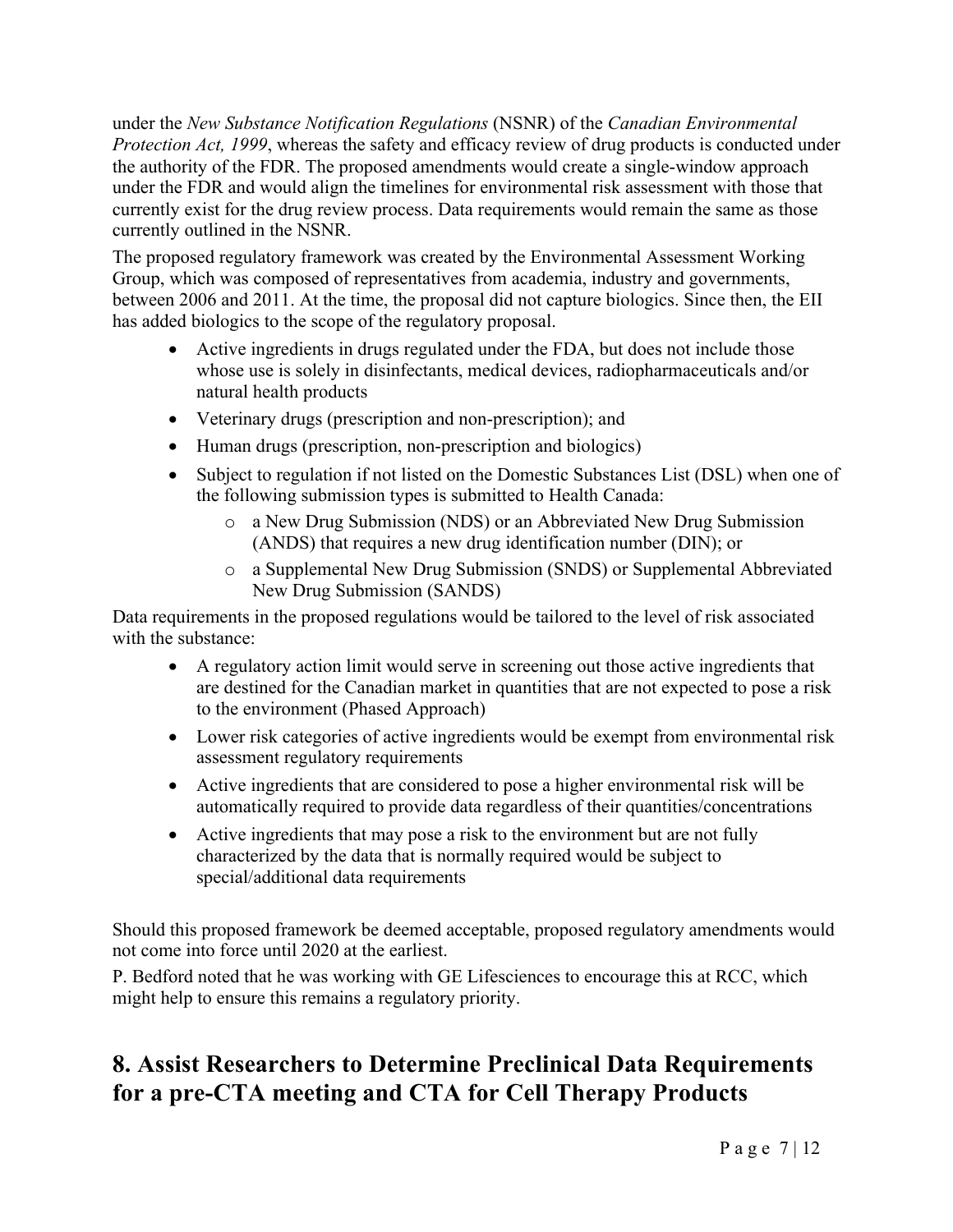Gayle Piat led the discussion on determining preclinical data requirements. The CellCAN manufacturing staff are often the first regulatory group approached by academic researchers when they want to translate their cell therapy products to the clinic and often have many questions about the complete Clinical Trial Application process. They question what type of preclinical data is required prior to approaching Health Canada for a pre-CTA meeting. Since much of their focus relates to efficacy in the research laboratory, they often haven't considered safety-related studies. They also question whether they can conduct the studies themselves or whether they must be outsourced to a Good Laboratory Practices (GLP) recognized facility and question which studies are considered pivotal rather than supportive. CellCAN wants to be sure that we are providing these researchers with the correct advice and information so they can confidently and efficiently move new products toward the clinic.

Although Guidance Document: *Preparation of Clinical Trial Applications for Use of Cell Therapy Products in Humans* does provide some information about preclinical requirements, it should not be read in isolation but rather as a complement to other Health Canada, ICH and FDA guidance documents. It may be beneficial to have a discussion about strategies that researchers can use to evaluate whether they have sufficient preclinical safety data. Also, is it appropriate to refer them to other guidance documents such as FDA's Guidance Document: Preclinical Assessment of Investigational Cellular and Gene Therapy Products?

Daniel Keene said that there is no pre-defined time when a pre-CTA meeting should occur. It is dependent on the question and needs of the sponsor. Some questions are best handled in a face to face meeting; while others can be done as a teleconference.

The decision as to which studies require GLP is based on the phase and purpose of the study.

As there is a great deal of intra-study variation on the reason, timing and type of the studies, it is not possible to state what are the common information gaps seen in submissions.

What needs to be done and when varies based on the type of study being done.

Long-term toxicity studies for cell-based gene therapies are dependent on the durability of the gene therapy products. Must account for this and plan ahead accordingly.

At present, there is no consensus among regulators and industry on what the most relevant animal model is or if an animal model is deemed to be required. This is decided on a case-bycase basis.

Gina Coleman gave a presentation that answered the questions posed.

What type of preclinical data are required? -The kind, duration, animal – depends on the product and the proposed clinical investigations. The review is product-based (no "one size fits all" regulatory approach). Data necessary to support development depend on the characteristics of the product. Preclinical studies are designed to support the use of a specific product for a specific clinical indication. The diversity and inherent biological properties of cell and gene therapy products necessitate a case-by-case testing strategy.

Guidance documents:

- 1. HC Guidance Document: Preparation of Clinical Trial Application for use of Cell Therapy Products in Humans
- 2. ICH S6 (R1)

How soon is too soon to schedule a pre-CTA meeting?

• Not before there is a hypothesis!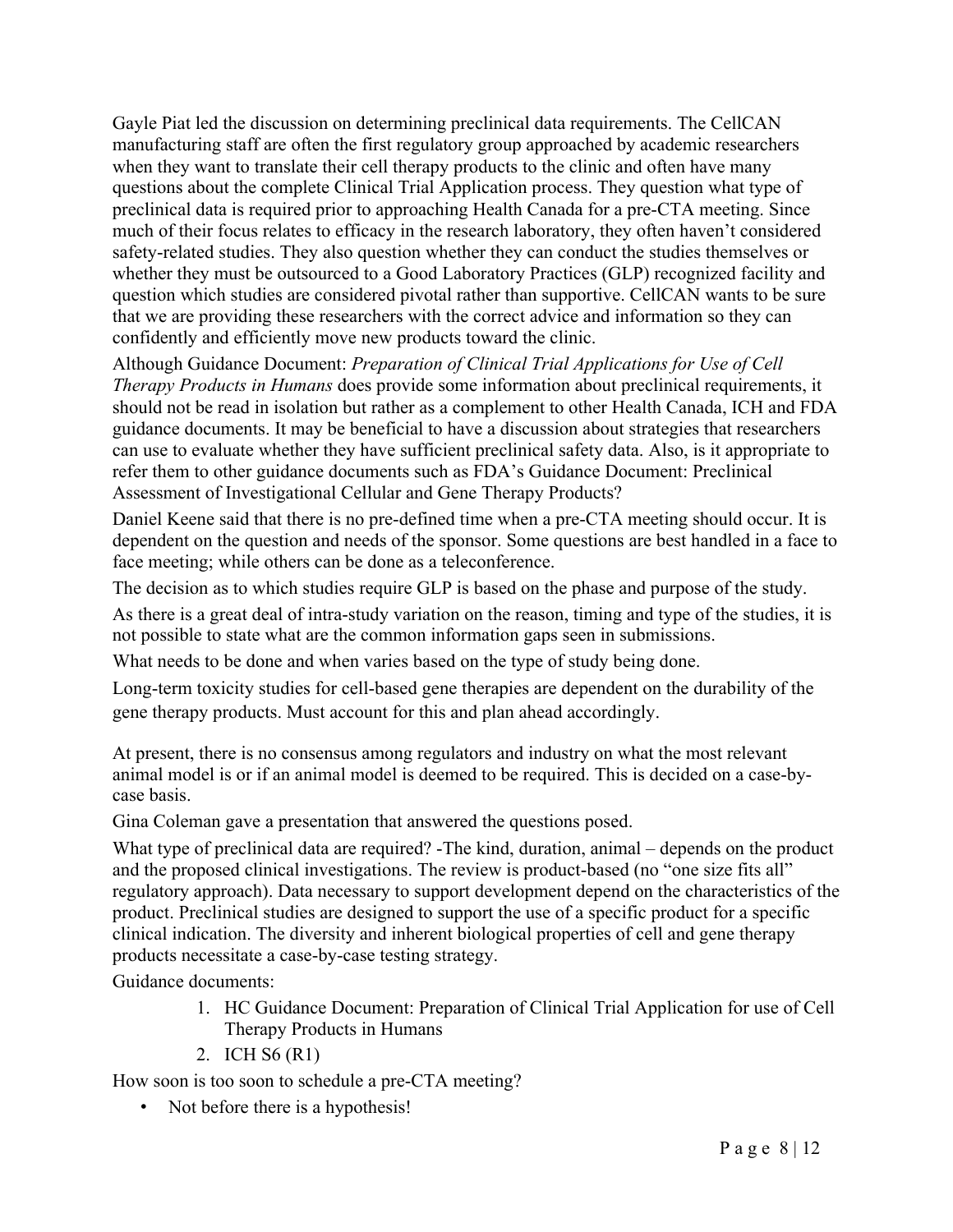- The sooner the meeting occurs, the more general the advice will be
- Early in the development stage: general advice, recommend guidance documents
- Close to starting the development or when a clinical trial design exists: more specific advice.

How is it decided which studies require GLP?

- Pre-clinical studies that are considered pivotal for risk evaluations should adhere to Good Laboratory Practices
- Supportive pre-clinical studies do not always have to be GLP compliant
- The need for GLP compliance will depend upon the importance of the study to the overall risk assessment for the product and must be considered on a case-by-case basis.

Guidance Document: Preparation of Clinical Trial Applications for use of Cell Therapy Products in Humans

What are common information gaps seen in clinical submissions?

- Lack of proof of concept studies
- Pre-clinical data from a similar (but different) product
- No pre-clinical studies!

What is the continuum of preclinical work that goes with Ph I/II/III – what needs to be done, when?

- This is assessed on a case-by-case basis
- The expectations from pre-clinical data are:
	- To support a rationale for the first-in-human clinical trial
	- To make recommendations regarding clinical trial design
- If there are changes in the manufacturing process additional non-clinical data may be needed
- The results of the early phase trial may trigger the need for additional non-clinical studies

Address confusion about needing additional preclinical data when so much has been published already.

- Published data can be accepted if the studies are done with the same product
- The product is considered the same when the cells are processed the same way, not only when they are the same type of cells

Small vs. large animals: number of animals, route of administration?

- Mimic clinical scenario as closely as possible
- Use cells intended for clinical use…or analogous cells
- Cell viability, concentration/formulation, volume, rate of delivery, implant site, number of implants/ injections, etc.
- delivery system, timing of cell delivery, dosing regimen, etc.
- Anatomical location/extent of the diseased/injured area

Adequate numbers of animals/group to ensure statistically and biologically robust interpretation

- There is no 'default' to the use of nonhuman primates
- There is no 'default' to the use of both a rodent and a non-rodent species
- There is no 'default' to the use of multiple species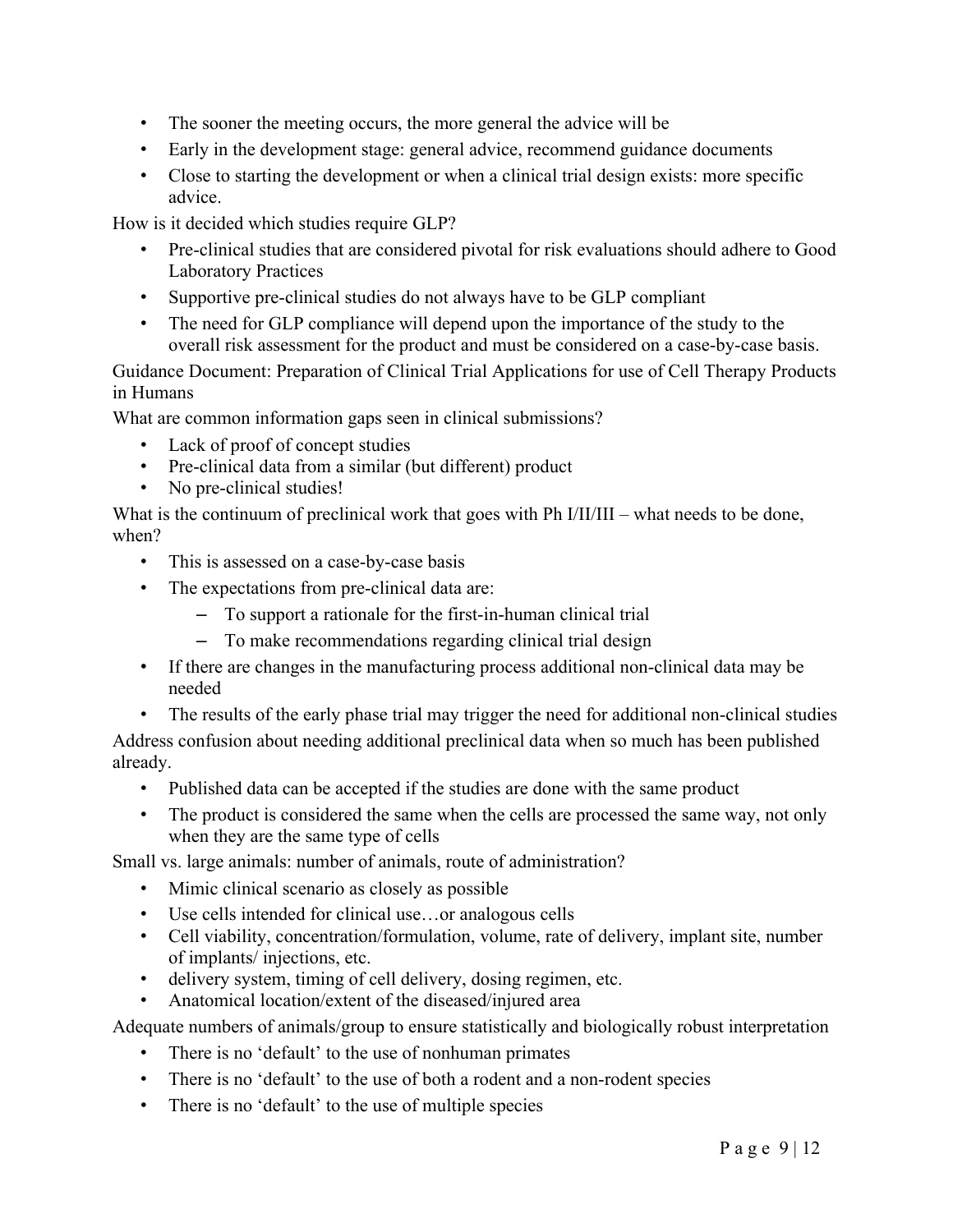- Understand the limitations of the species/ model(s) used
- Scientific justification should be provided for the animal species/model(s) used

Jian Wang clarified that cell and gene therapy requirements are the same and it is case-by-case.

# **9. ISBT-128 labeling**

Martin Giroux led a discussion on ISBT-128 labeling; the objective of ISBT-128 is to standardize internationally the terminology, labeling and barcoding of products of human origin. Since the 5th version of the FACT (Foundation for Accreditation of Cellular Therapy) standards, ISBT-128 usage is recommended and since 2017 it is a requirement.

In order to standardize terminology, the International Council for Commonality in Blood Banking Automation (ICCBBA) created a group for Cellular Therapy Coding and Labeling Advisory Group (CTCLAG). This group develop new terminology and creates additional terminology upon request. The new nomenclature created will be transformed into a computer code and two-dimension barcode can then be created by users.

ICCBBA recommends that national consensus documents be published to integrate the requirements from regulatory, national and provincial agencies, as well as from pertinent organizations.

In January 2015, Canada's Blood groups published a common document for blood products (see supporting documentation). Equivalent documentation should be available for cellular therapy. Considering the complexity and diversity of cellular therapy products, the need for consensus terminology and components is even more important.

Francisca Agbanyo explained that ISBT128 labelling is currently not mandatory for blood for transfusion or cell-based products for transplantation. However, ISBT 128 has been voluntarily implemented by the Canadian blood establishments, who are members of Americas Technical Advisory Group (ATAG) responsible for developing the blood labelling standards. ISBT labelling is also recommended in Health Canada's Guidance Document for the Blood Regulations. Since the naming convention in the ISBT 128 Standards provides for international consistency in product labelling, Health Canada would also encourage the voluntary implementation of ISBT 128 for cell therapy products.

F. Agbanyo said that there are many different types of cell therapy products and it is difficult for BGTD to come up with labelling standards. This is further complicated by the fact that CTO establishments also distribute a wide variety of cellular products for which there is no pre-market review so BGTD is not familiar with the labelling standards currently being used by them. This is something CTSG should explore. Health Canada can work closely together on a stakeholderled initiative involving manufacturers of cellular therapy products. For example, BGTD could participate on a working group to help with, but not lead this initiative. It was suggested that CellCAN lead such an initiative with members of the CTSG.

Currently, establishments provide ICCBBA with a product description and ICCBBA determines if they already have the product in their database, and if not, propose a new name for the product. The final decision on product names and attributes should be made by the ICCBBA to ensure consistency at the international level.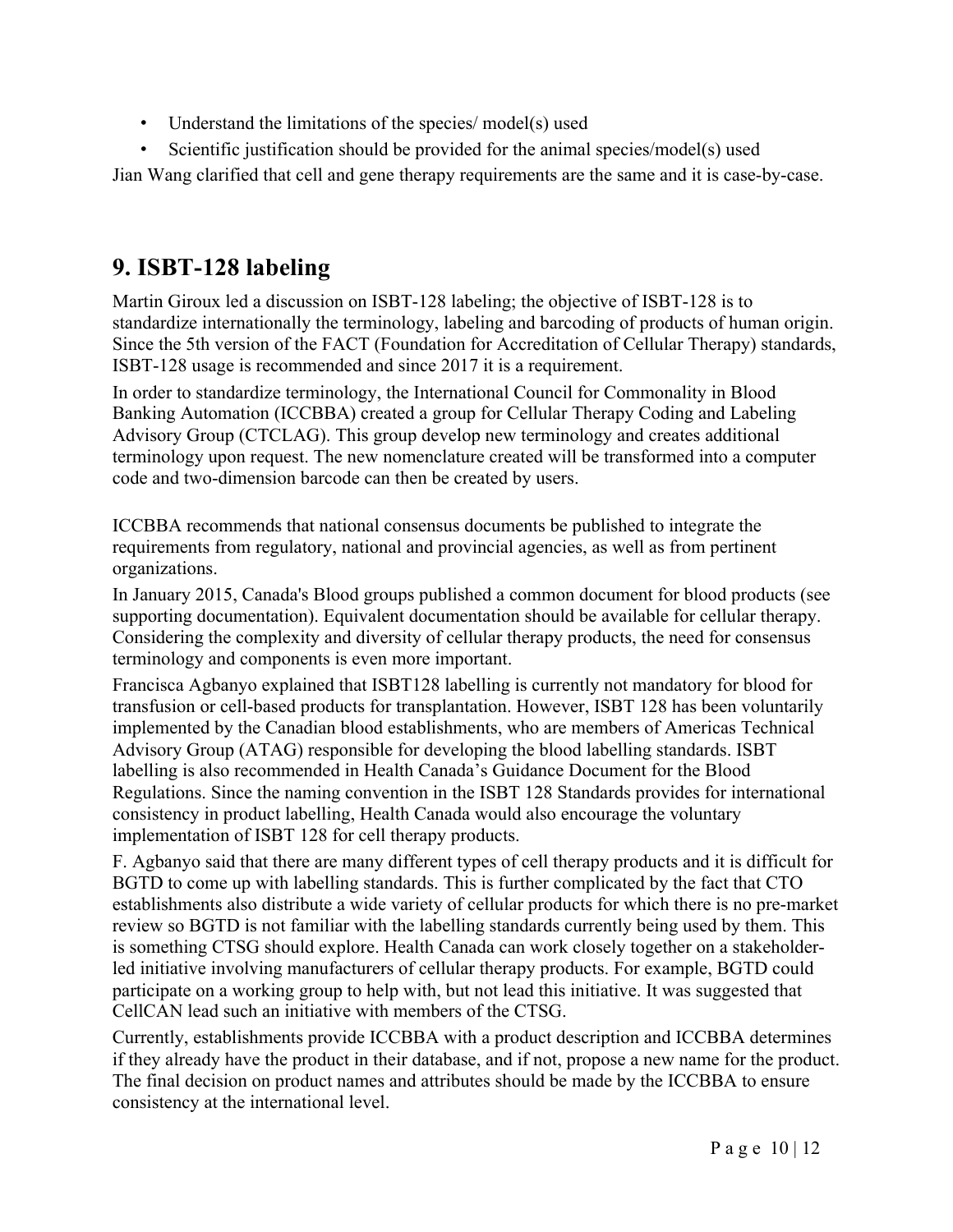Action Item: CellCAN and all members of the CTSG within RMAC that are impacted should consolidate efforts on this labelling issue

## **10. Engagement with Health Canada online and through pre-CTA meetings**

Duncan Stewart led the discussion on engagement with Health Canada online and through pre-CTA meetings, saying that RMAC is interested in engaging and improving interactions between investigators/sponsors and Health Canada. They would like to provide some feedback on the website and how to engage with applicants. The format is not user friendly and it's not very clear where one needs to go to get the necessary information. They would also like to suggest that pre-CTA and CTA be two stages: stage one: online application so that HC can review and ask questions of the investigator; and stage two: the investigator can be prepared with more information for the in person meeting with HC.

N. Kolas said that Health Canada is undergoing web renewal and there are many ongoing updates. BGTD recognizes the challenges. A. Ridgway added that it's a fairly defined process, prior to the CTA filing stage. He had some concerns depending on what the online consultation system would look like. Different models may overload the system with questions, and Health Canada reviewers would become preoccupied with addressing those. The effort on BGTD's part may be a little problematic. We do develop guidance documents that tend to give guidance on the processes, what information is useful, and if there is a need for additional guidance, we may need to update them or do Q&As on them. While we can see the value in the digital age, it may not work at this time. The Office of Regulatory Affairs (ORA) tracks all communications regarding anything of that nature and is very involved. If there is a case of additional help being needed on completing the information data requirement, we're able to help but ask that sponsors refer to the guidance first.

S. Viswanathan suggested that a FAQ section may be a good idea that identifies trouble spots.

Action Item: CTSG to develop a list of suggested FAQs that Health Canada may wish to address. CellCAN offered to host this FAQ on its CTSG webpage that all members of RMAC may disseminate to their respective membership.

## **11. TCPS Public Consultation: Research Involving Human Cell Lines**

Wendy Burgess gave a presentation on the Tri-Council Policy Statement (TCPS) Public Consultation on research involving human cell lines. The Panel on Research Ethics is proposing revisions to this. The proposed revisions reflect advice from an expert subcommittee about whether research involving human cells and human cell lines from established biobanks should undergo Research Ethics Board (REB) review.

Regarding public consultation, the panel is proposing changes to guidance regarding research involving human cells and cell lines